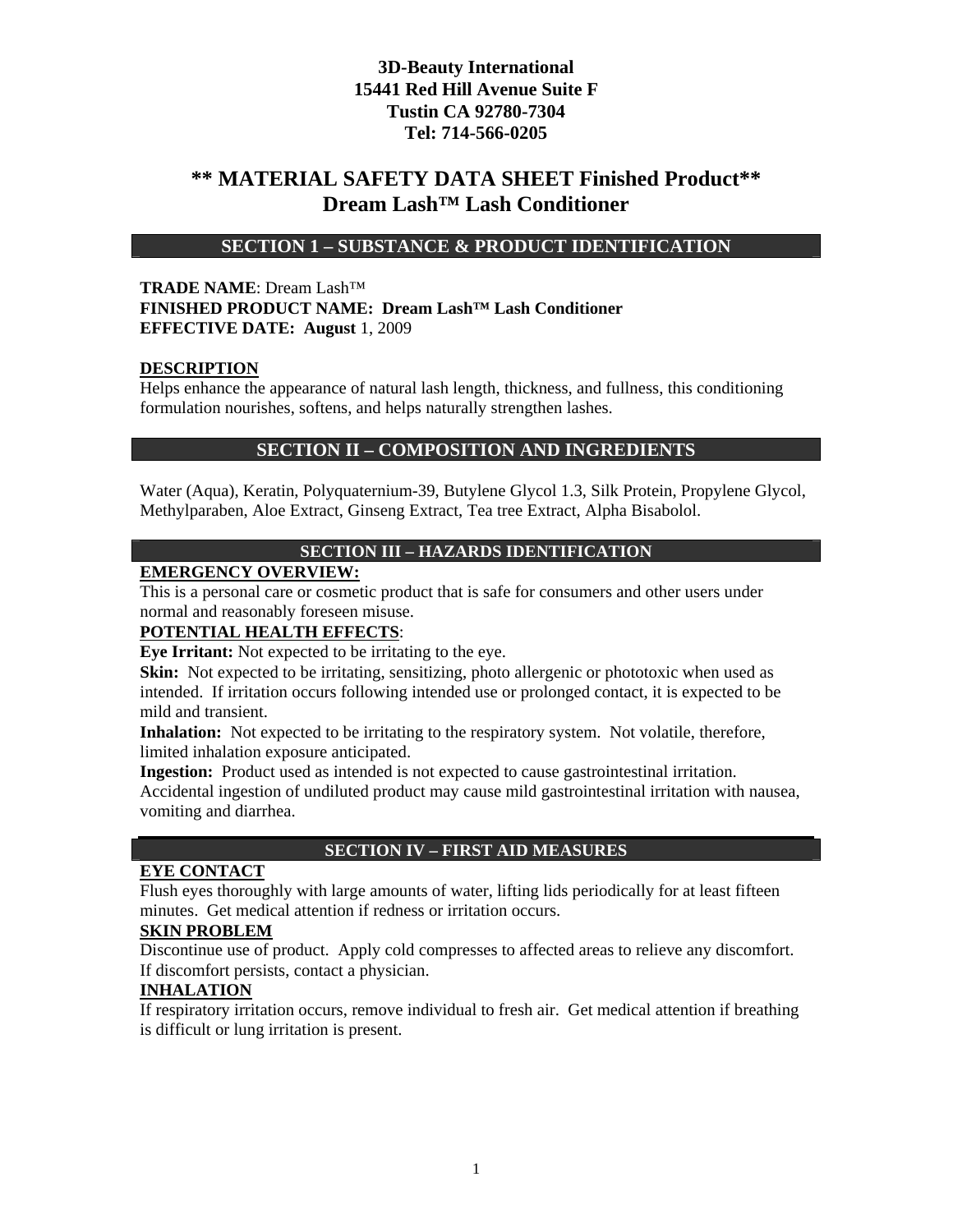# **\*\* MATERIAL SAFETY DATA SHEET Finished Product\*\***

## **INGESTION**

Accidental ingestion of product may necessitate medical attention. In case of accidental ingestion, dilute with fluids (water or milk) and treat symptomatically. Do no give anything by mouth to an unconscious person. **Do not induce vomiting.** Get immediate medical attention. Note: After first aid treatment, the caller should be advised that 1) a hospital emergency room or family physician should be consulted if anything unusual occurs or appears necessary in the judgment of the caller, and 2) that the subsequent management of the accident should be dictated by any persistent symptoms and under the direction of the physician.

# **SECTION V – FIRE FIGHTING MEASURES**

## **FLAMMABILITY DATA**

Flash Point & Method: Not Available (N/A)

#### **Extinguishing Media**

Material is not combustible. Use extinguishing agents that are suitable to the surrounding fire. Carbon dioxide, dry chemical or alcohol resistant foam recommended.

#### **Special Fire-Fighting Procedures**

NIOSH-approved Self-Contained Breathing Apparatus (SCBA) and full protective clothing/equipment recommended. Use a fog nozzle or foam to cool or extinguish fire.

#### **Unusual Fire and Explosion Hazards**

Material is not combustible. Fire or excessive heat may produce hazardous decomposition of product.

# **SECTION VI - ACCIDENTAL RELEASE MEASURES**

#### **Procedures for Spill/Leak Clean-Up**

Wipe up spilled product and use a mild detergent solution to remove product residue.

# **SECTION VII - HANDLING AND STORAGE**

#### **Precautions for Safe Handling**

Store away from heat in a room with even, normal temperatures.

#### **Conditions for Safe Storage**

Keep away from heat or open flame.

# **Other Recommendations**

None

#### **SECTION VIII - HEALTH HUMAN DATA**

Please note that there has been no evidence of the health effects listed for this product, nor would it anticipate the occurrence of these health effects when the product is used under normal conditions.

#### **SECTION IX - EXPOSURE CONTROLS/PERSONAL PROTECTION**

**To safe guard the purity of the product and applicator: 1) Always handle and apply in a careful and sanitary manner; 2) Do not share with others; 3) Do not add anything to the product; 4) Cap tightly after use to help prevent moisture entering product and maximize product shelf life; 6) If changes in product occurs; such as appearance and product strength, discontinue use.**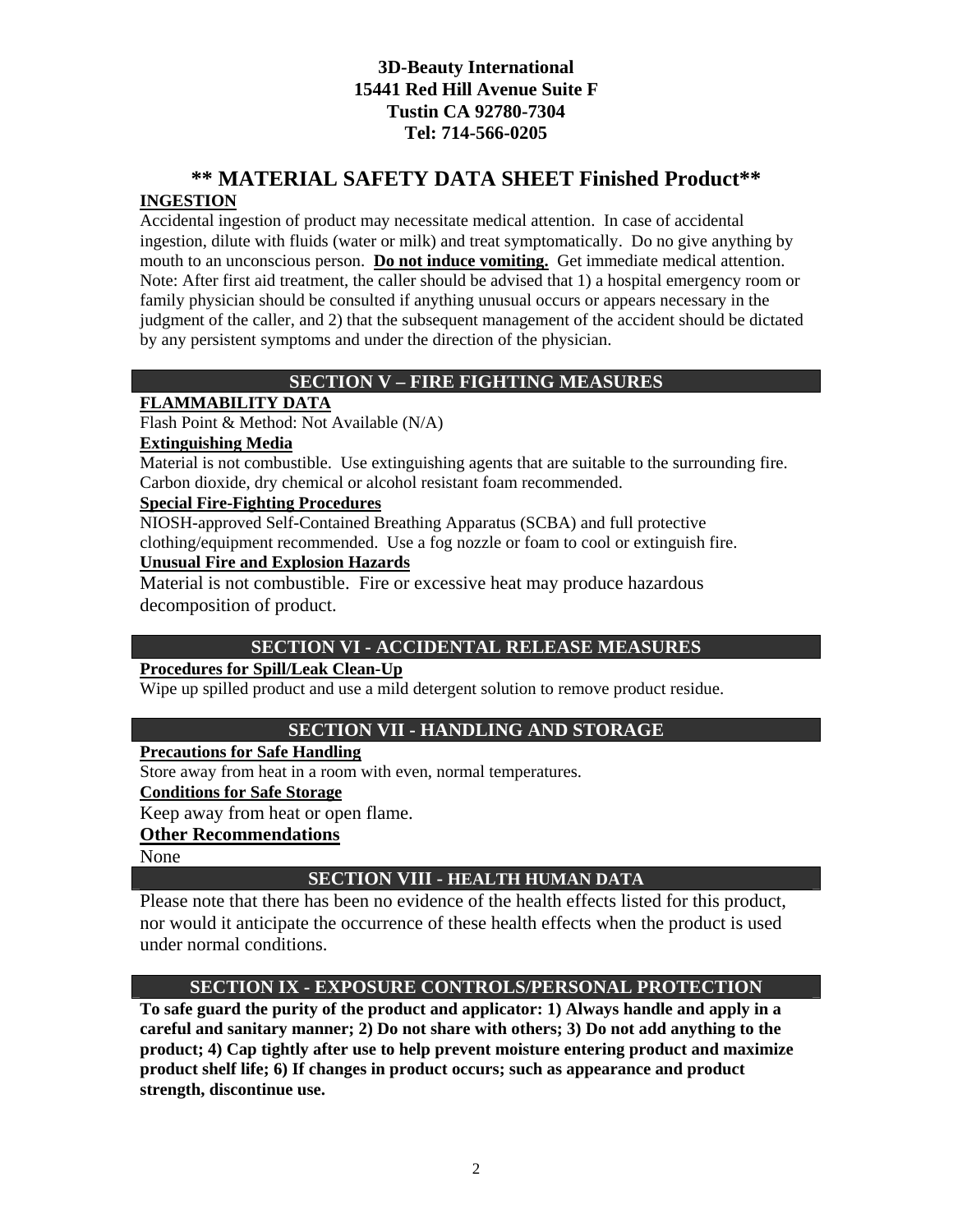# **\*\* MATERIAL SAFETY DATA SHEET Finished Product\*\***

**SECTION X - PHYSICAL AND CHEMCIAL PROPERTIES** 

**PHYSICAL APPEARANCE**: Pigmented solid **COLOR**: Clear **ODOR**: Slight cosmetic odor **PHYSICAL STATE**: Solid **VAPOR DENSITY**: Not applicable **SPECIFIC GRAVITY**: Not applicable **SOLUBILITY IN WATER**: Not Soluble

## **SECTION XI - STABILITY AND REACTIVITY**

#### **GENERAL:**

This product is a stable compound and hazardous polymerization will not occur. **CONDITIONS TO AVOID:** Heat or open flame. **OTHER RECOMMENDATIONS:** None

## **SECTION XII - TOXICOLOGICAL INFORMATION**

#### **GENERAL:**

Based upon industry-wide experience over many years of manufacturing and published toxicological studies, this is a personal care or cosmetic product that is safe for consumers and other users under normal and reasonable foreseen use.

# **SECTION XIII- ECOLOGICAL INFORMATION**

The product ingredients are expected to be safe for the environment at concentrations predicted under normal product use and geographic (spatial) dispersion (distribution). Packaging components are compatible with conventional solid waste management practices.

# **SECTION XIV - DISPOSAL CONSIDERATIONS**

#### **General**

Do not discharge product into natural waters without pretreatment or adequate dilution.

 $\blacksquare$  Keep product contained to avoid volatilization

# **SECTION XV - TRANSPORT INFORMATION**

Transport in accordance with local regulations.